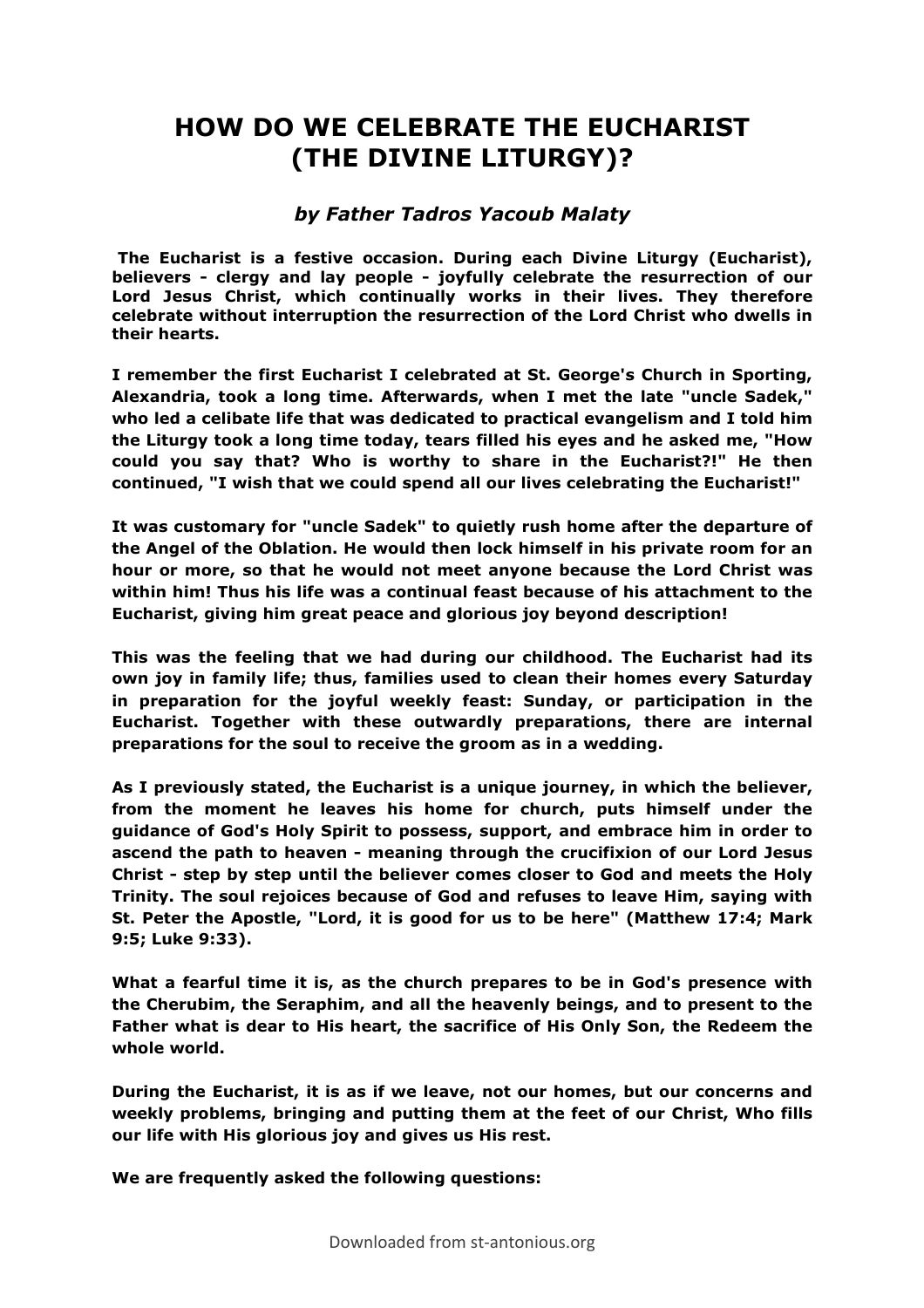**Why don't we feel that the Eucharist is a journey to heaven?** 

**Why does our mind wander during the Eucharist?** 

**Why we feel that the Eucharist takes a long time?**

**First: We cannot separate our celebration of the Eucharist from our daily life. For if our Christ has first priority over our time and thoughts, we begin our day early with Him and end our day with Him ... we continually call on Him wherever we are, even in our daydreams and during our sleep ... therefore our souls rejoice during the Eucharist. We will feel that during the Liturgy our heart, thought, and all our inner self are elevated to heaven.** 

**In the past, Jews used to prepare themselves for a full week before Passover, avoiding leaven (yeast) in their homes. We should similarly prepare ourselves all our days to rejoice in our union with Christ by avoiding the leaven of evil. St. Paul the Apostle said, "Therefore let us keep the feast not, with old leaven, nor with the leaven of malice and wickedness, but with the unleavened bread of sincerity and truth" (1 Cor 5:8).**

**Second: By practicing repentance daily, we feel the need for our Savior Who forgives sins with His precious blood, and the Eucharist becomes a sincere wish to receive the Savior. Our thoughts, senses and feelings are absorbed in Him.** 

**Repentance, as Lord Christ said, is the way to His Kingdom. It makes us, who are sinners, worthy to partake of communion. The lack of repentance is a barrier to starting on the joyous path to His Kingdom.**

**Third: The believer, who reads the Bible at home every day, feels his soul elevated like a bride who is united with the groom; in this case, the groom is the incarnate Word of God. During the Eucharist, the believer enters the Groom's home, comes to know His mysteries, rejoices in Him, and finds in the Liturgy a true wedding feast with all the senses.**

**Fourth: The congregation participates with the clergy in celebrating the Eucharist. The Divine Liturgy is a service for the whole church, clergy and lay people, praying together both in soul and mind as Paul the Apostle tells us (1 Corinthians 14:14); thus it is important for us to celebrate the Liturgy in a language that is understood. This is especially true for the children of emigrants.** 

**During the Eucharist, it is befitting that the faithful participate in the praising, thanksgiving, and petitioning as they realize that they are in the company of heavenly beings and are sharing in their praises. They must also be concerned for the whole world, believers and unbelievers alike, praying for the salvation of everyone, spiritual growth, and their union in both faith and love.**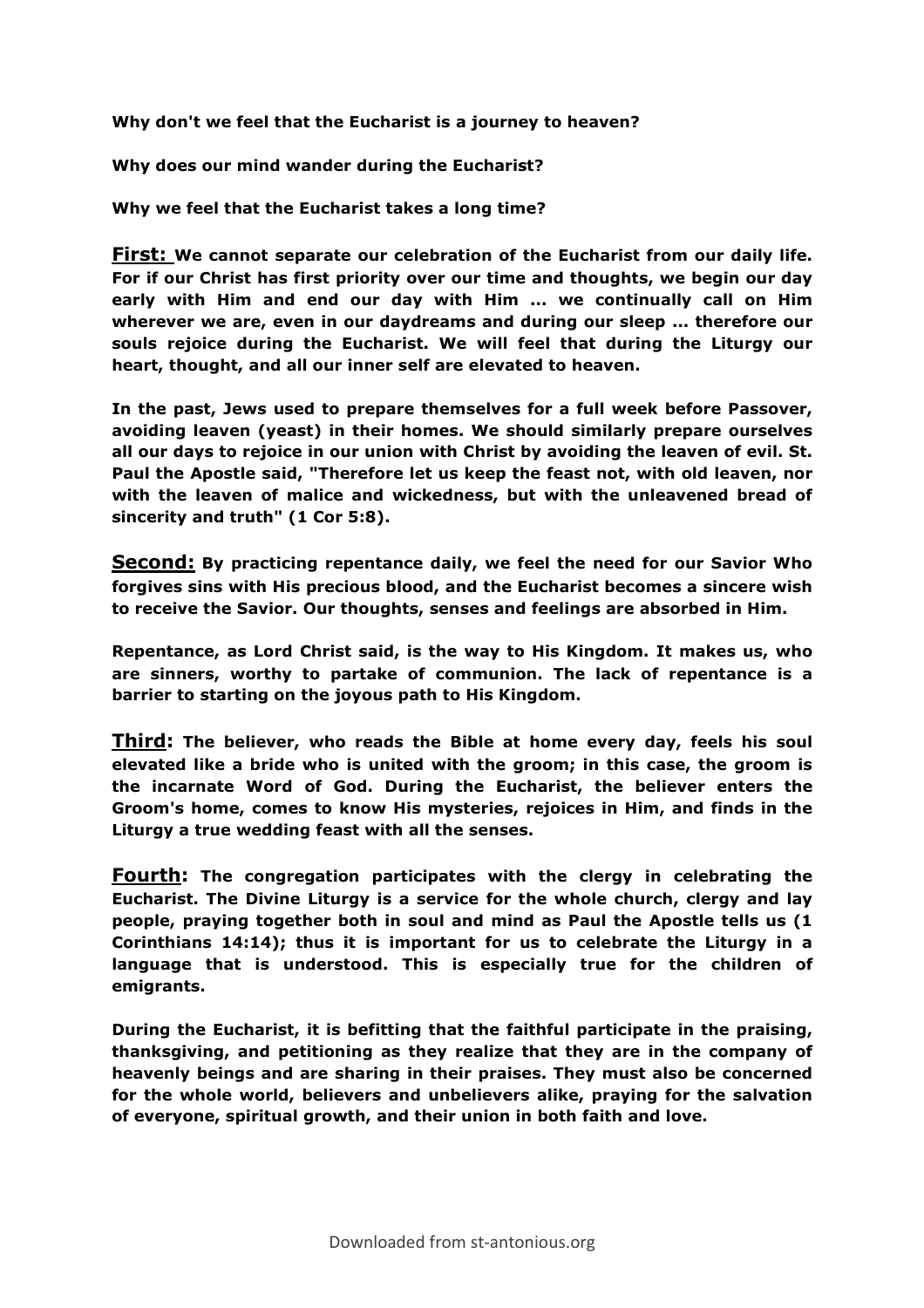**Fifth: The Church was accustomed from early times, both in the East and the West, to celebrating the Eucharist while fasting as spiritual preparation for receiving Body and Blood of our Lord.** 

## **Perhaps some may ask if the Lord Christ and His apostles fasted?**

As the Word of God became incarnate, He willfully surrendered to natural law as He did to the written Law. He even accepted bodily circumcision and practiced worship as one of us; He observed the Sabbath not by the letter but with good deeds and love towards others. The Lord Christ and his disciples were fasting on Maundy Thursday when the Lord Christ established the sacrament of the Eucharist for the following reasons:

**1. Since the days of Ezra, every Thursday was a day of fasting and prayer for Moses began his fast on a Thursday in preparation to receive the Ten Commandments and the Law. The people under Moses' leadership fasted every Thursday, in remembrance of receiving the Law. Is it not proper for us to fast in preparation to accept the Word Himself and receive His Body and His Blood which permeate us?! We receive, not the stone tablets of the Law, but the Word Himself!** 

**2. The Lord Christ and his disciples were fasting, not only because it was Thursday, but because it was necessary for every Jew, who was unable to participate in the service of the temple, to fast for four days before Passover, not eating or drinking until sunset.** 

**3. In remembrance of the salvation of the firstborn of the Jews when the angel of the Lord killed the firstborn of the Egyptians during the night of the Exodus, each firstborn Hebrew had to strictly fast on the day of the Passover. Because the Lord Christ was considered a firstborn, according to the Hebrew tradition he was fasting. If the Lord Christ asked his disciples to pray and fast to overcome demons (Matthew 17:21), shouldn't we first fast in preparation to rejoice in He who gives us victory and triumph?! If fasting was one of the principal elements in the preparation for Passover (fasting, praying, confessing sins with true repentance of heart, and offering sacrifices to God), it is befitting for us to fast in preparation to rejoice in the Body and Blood of the Lord, our Passover, Who was slaughtered for us. Because the Lord Christ and His disciples fasted, we find that all the early churches stressed the need for fasting with repentance and confession in preparation for this great sacrament. Only the sick and those unable to fast are exempted.**

**Sixth: It is necessary for us to leave our homes with our father Abraham to go to the land, which he wanted us to see - meaning his sacred altar. We leave behind our land, our people and our father's home - meaning that we forsake every worldly concern or problem in order to open our inner senses to see the incomparable heavenly mysteries of God, and our hearts could love the whole world through Jesus Christ.** 

How beautiful it is to pray before leaving our homes and on our way to church, asking God to drive away all fragmentation of our thoughts, so that we can direct ourselves totally towards God with complete concentration.